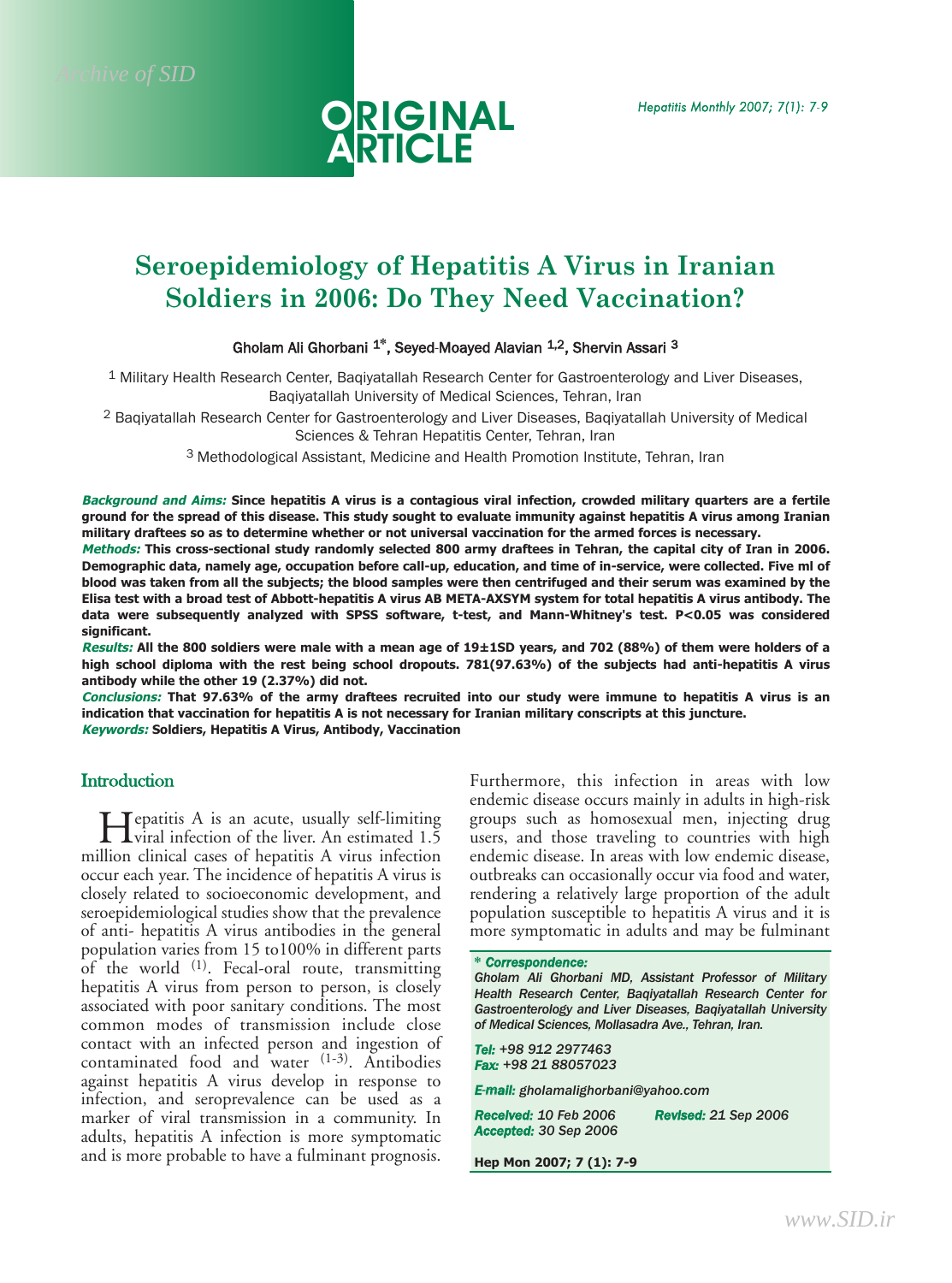in them. Since vaccination is the best means for hepatitis A prophylaxis (9-11), childhood vaccination assumes a greater significance in reducing the burden on health systems (8-9).

The current study is aimed at evaluating the immune state of Iranian army draftees against hepatitis A virus to determine whether universal vaccination against this infection is necessary for them.

# Materials and Methods

This is a cross-sectional study, carried out in 800 randomly-selected army draftees in Tehran, Iran in 2006. Demographic data comprised age, occupation before the draft, education, and time of in-service. Five ml of blood was taken from all the subjects; the blood was centrifuged and the serum was examined by the Elisa test for total anti-hepatitis A virus antibody with a broad test of Abbott-hepatitis A virus AB META-AXSYM system, manufactured in Germany. The data were analyzed with SPSS software. The frequency of anti-hepatitis A virus antibody was determined, and the association between the demographic information was analyzed. Statistical analyses were performed with ttest or Mann-Whitney's test; p<0.05 was considered significant.

### **Results**

All the 800 subjects were male with a mean age of 19±1SD years. 781 (97.63%) had anti-hepatitis A virus antibody while the other 19 (2.37%) did not. Length of time in-service was 3.34±2 months. While 702 (88%) of the cases had a high school diploma, the rest were school dropouts. The demographic data had no significant relation with anti-hepatitis A virus antibody.

# **Discussion**

Hepatitis A viral infection can be superinfected or coinfected with other viral infections and is one of the most widespread liver infections in the world, particularly in developing countries. In Iran, the most common cause of acute hepatitis is hepatitis A (26). Lankarani *et al.* reported that in healthy hepatitis B carriers, anti HAV antibody totaled 79% of the Iranians studied (28). Viral hepatitis A and its complications are known to undermine the readiness of military soldiers. Crowded military

barracks increase the likelihood of fecal-oral infection, paving the way for the concurrence of viral and bacterial infections (25). Hepatitis A virus is reported to be a health problem for army soldiers in low endemic areas  $(8, 9, 15, 17)$ , where transmission occurs primarily from person to person in the community. Nonetheless, 97.63% of our army draftees had anti-hepatitis A virus antibody, which tallies with the results of some similar studies (12, 14, 24).

Bader TF (14) maintains that prescreening for immunity is likely to be cost-effective in developed countries' adult population because seropositivity of hepatitis A is low. On account of the fact that the adult soldiers in our study were immune against hepatitis A, we cannot see the necessity for such measures at this juncture.

Epidemics of hepatitis A virus arise especially in countries afflicted with poor hygiene and massive water pollution, and non-immune young travelers to these countries should consider prophylaxis before traveling. The results of our study, showing that young Iranian army soldiers are immune to hepatitis A and that traveling to endemic areas does not pose a health threat to them, do not chime with the results of a study by Laurichesse *et al.* (18).

We were unable to confirm a relationship between occupation and anti-hepatitis A virus antibody owing to the fact that the majority of our subjects had just finished high school before conscription. It is noteworthy that many other studies have previously highlighted the risk of hepatitis A virus infection based on the potential for contact with infected materials among daycare providers, hospital workers, sewage workers, and military forces<sup>(21-22)</sup>.

Men are generally more likely to be at risk of hepatitis A virus infection than are women. We were not able to determine an association between antihepatitis A virus antibody and sex because all army conscripts in Iran are male. There are other relevant studies that did not face such limitations (22-23).

In addition, the fact that our subjects were adult soldiers meant that we could not assess the association between age and anti-hepatitis A virus antibody. However, it has already been established that children are prone to hepatitis A in developing countries and that post-exposure prophylaxis against hepatitis A is needed  $(5, 8, 27)$ .

Vaccination is at present the best means for hepatitis A prophylaxis for such high-risk groups as military personnel  $(6-7)$ . Nevertheless, for a seronegative person in the military forces of countries in which hepatitis A is endemic, e.g. Iran, immunoglobulin prophylaxis is enough, and mass